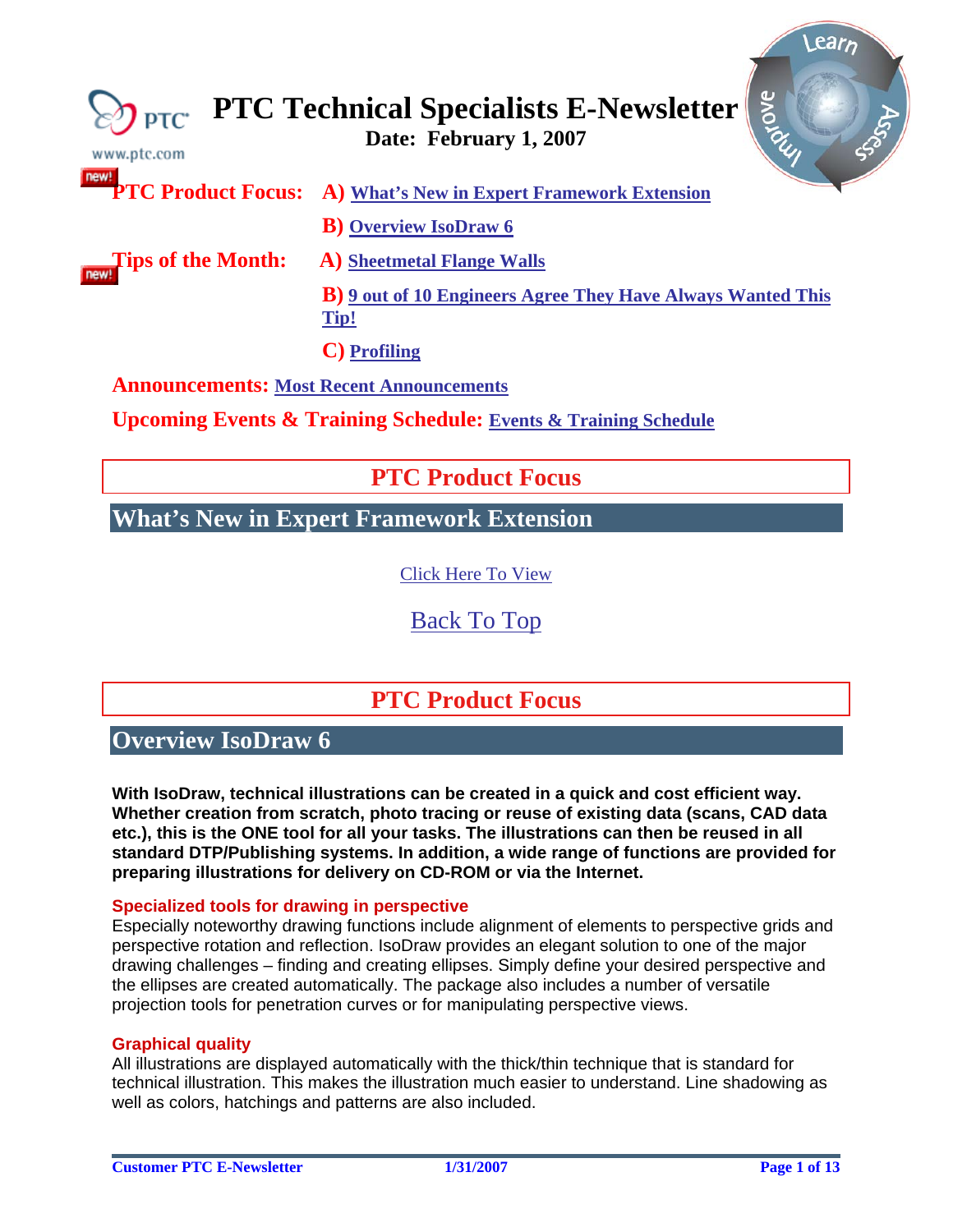## **Shaft tool**

The Shaft tool is used to illustrate complex gears. Illustrations can be generated in a few minutes with customized parameterization. Grooves, gearwheels, shaft ends and many other details can be adapted within seconds.



Complex shaft drawn with the Shaft tool

#### **Macro language**

An extensive macro language for automating processes, extending functionality and validating. Record drawing steps and replay them elsewhere. Variables and control structures enhance the macro language to become a powerful working aid.

### **Callout tool**

Enormous capabilities for easily working with callouts. You can automatically renumber when changes are made. Callout styles are freely definable. Callouts can also be generated automatically on objects or object groups as necessary.

### **Comprehensive standard parts library**

The product scope includes over 2,200 views of standard parts. To select a part, press a button in a window in IsoDraw and the part will immediately be incorporated in the illustration in the correct orientation, perspective and size. Especially useful: The most recently used parts are offered as "Favorites".

#### **References**

Through a great number of installations in all industries IsoDraw has become the worldwide market leader in the field of Technical Illustration. Companies like John Deere, BMW, Siemens and a large number of service providers rely on the products from ITEDO.

#### **Working with raster graphics or photos**

IsoDraw includes tools for tracing photos and videos. Scanned images can also be processed with the aid of the comprehensive raster editor. This means that you can make effective use of legacy data.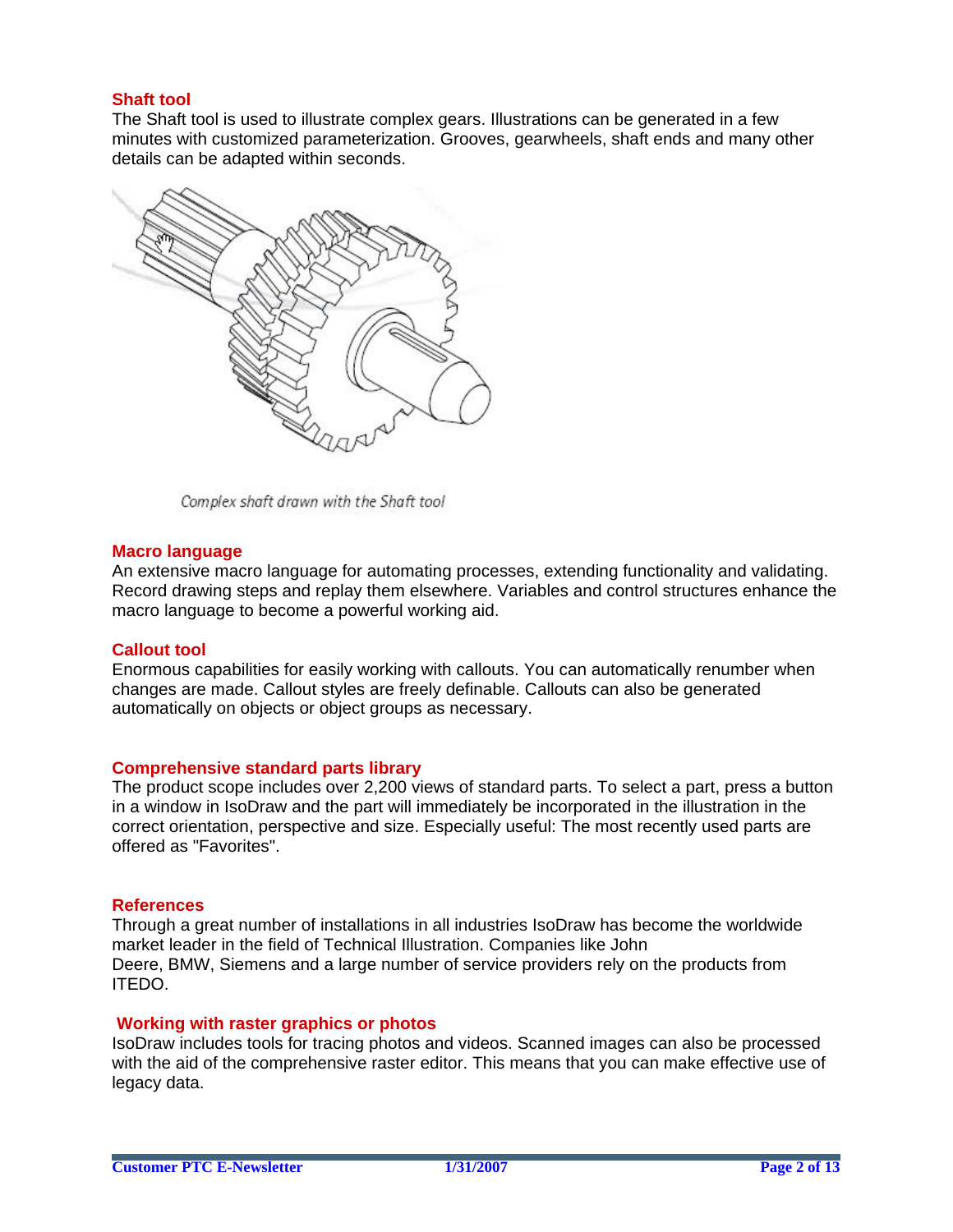#### **Working with raster graphics or photos**

IsoDraw includes tools for tracing photos and videos. Scanned images can also be processed with the aid of the comprehensive raster editor. This means that you can make effective use of legacy data.

### **From 2D CAD to perspective illustration**

IsoDraw provides special functions for editing 2D CAD data. The Extrusion tool is used to extrapolate a solid body from a 2D flat view, which you can then rotate and reflect in 3D. There is also a tool for creating rotational surfaces from planes. In both of these, the hidden lines are removed automatically and line thicknesses are assigned. Below is a snapshot of an example 2D view and a perspective view generated from the 2d view.



*2D design data of a rim.*



*Perspective illustration after using the Rotational surfaces tool.*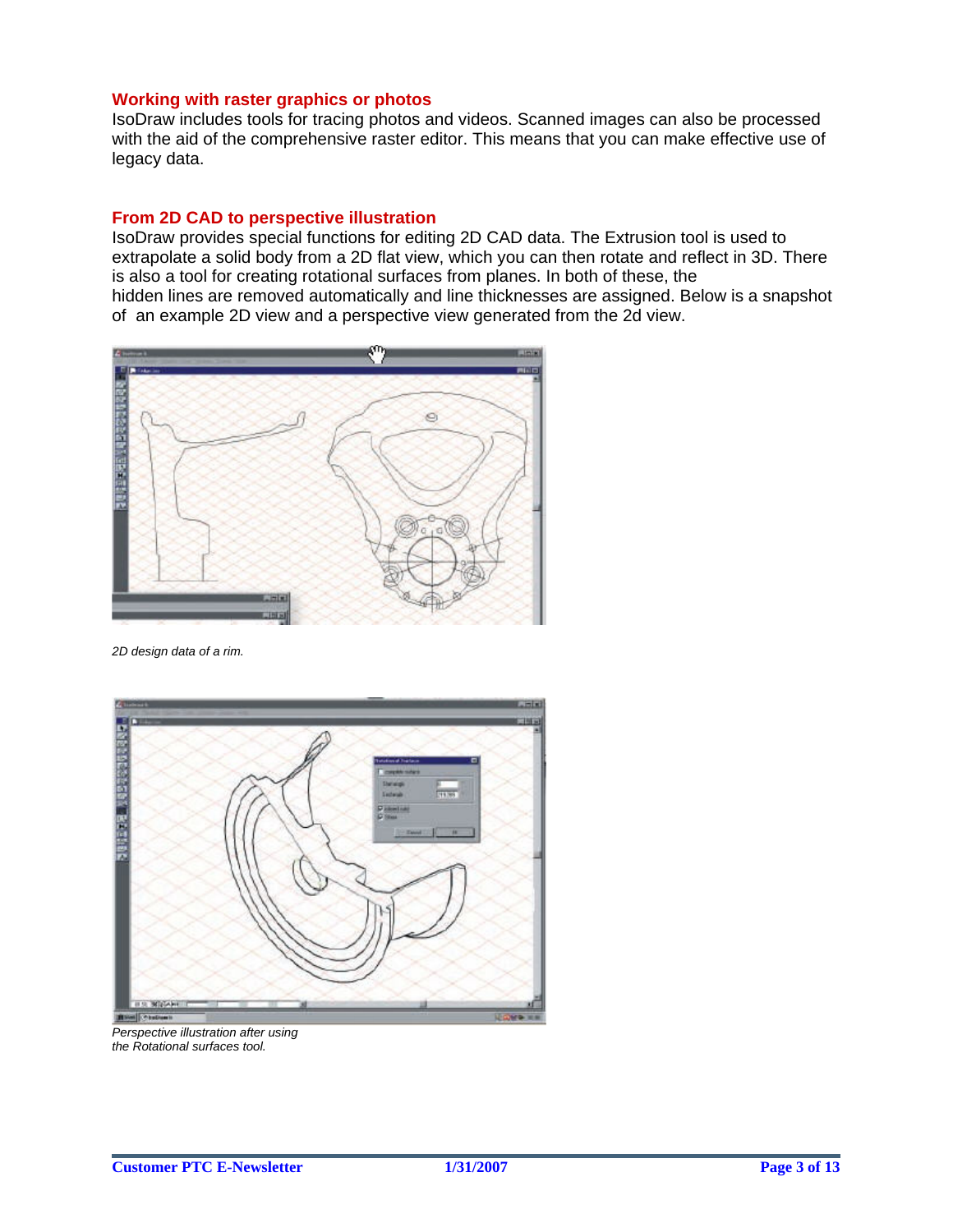### **High-quality filters for all major graphic formats**

WebCGM, CGM, SVG, PNG, JPEG, DWG, IGES, DXF, HPGL, Adobe Illustrator, WMF, EPS, TIFF, PICT, PCX, BMP, CALS Raster, Text excerpt. Interleaf ASCII and FrameMaker MIF optional. Data can thus be exchanged easily with all major graphics/CAD and Publishing systems. Various formats are also provided for the support of standards (such as ATA, AECMA, CALS…) and electronic delivery.

#### **Link2Source**

The Link2Source technology allows you to place files in an illustration. Graphic attributes and position can be changed. A link is maintained to the source file: if that is changed, the illustration is revised automatically. This means if you have placed one component on 40 illustrations and are now modifying it, you can update the entire archive automatically without having to edit each illustration individually by hand.

### **Preparation for electronic delivery**

With IsoDraw, you can convert for example callouts with no manual effort into hotspots, which is significant for the graphic navigation. The user then clicks on an assembly in an illustration and immediately jumps to the page where this group is displayed, or to the relevant entry in the parts list.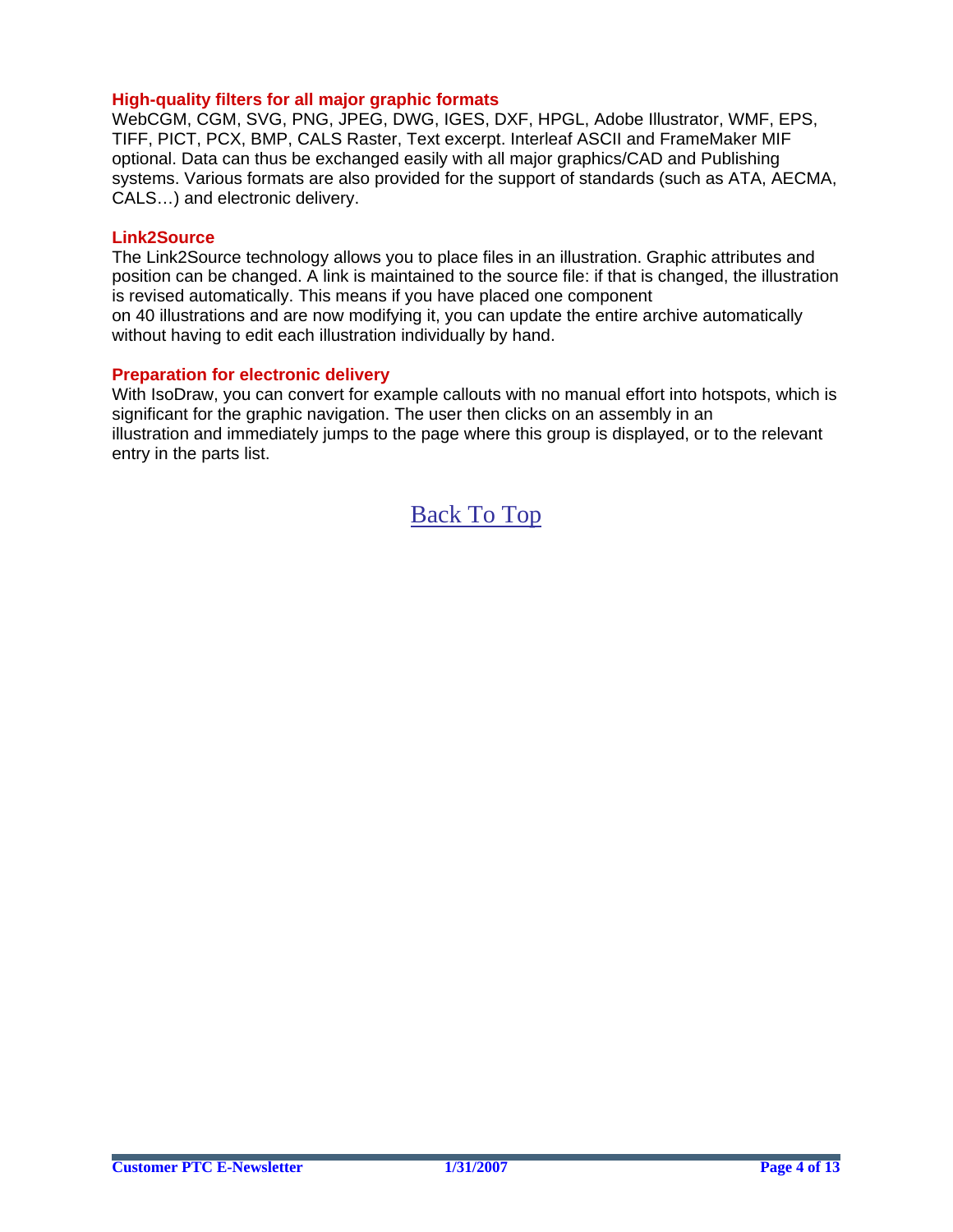# **Tips of the Month**

<span id="page-4-0"></span>**Sheetmetal Flange Walls**

[Click Here To View](http://members.shaw.ca/jpeng/newsletter/PTC_Technical_Specialists_E-Newsletter_02-01-2007_desktop.pdf)

[Back To Top](#page-0-0)

**Tips of the Month** 

**9 Out of 10 Engineers Agree They Have Always Wanted This Tip!**

[Click Here To View](http://members.shaw.ca/jpeng/newsletter/PTC_Technical_Specialists_E-Newsletter_02-01-2007_desktop.pdf)

# [Back To Top](#page-0-0)

# **Tips of the Month**

**Profiling**

Not all customers are the same or require the same information. This can result in the need for tailored documentation for specific audiences.

With Arbortext Editor, you can deliver this tailored information without creating and maintaining multiple documents. Profiling targets specific information for a specified audience, and lets you publish for that target audience.

Ex: You might have a manual, parts of which are not needed for Customers or Novice Users or for Windows Users or for Customers etc..,

Another example is a car manual that is slightly different for 2 different models. So based on the model required you might want to add/remove certain parts of the manual. Profiling lets you achieve this very easily.

Open a "Sample" Arbortext document using the AXDocbook DTD.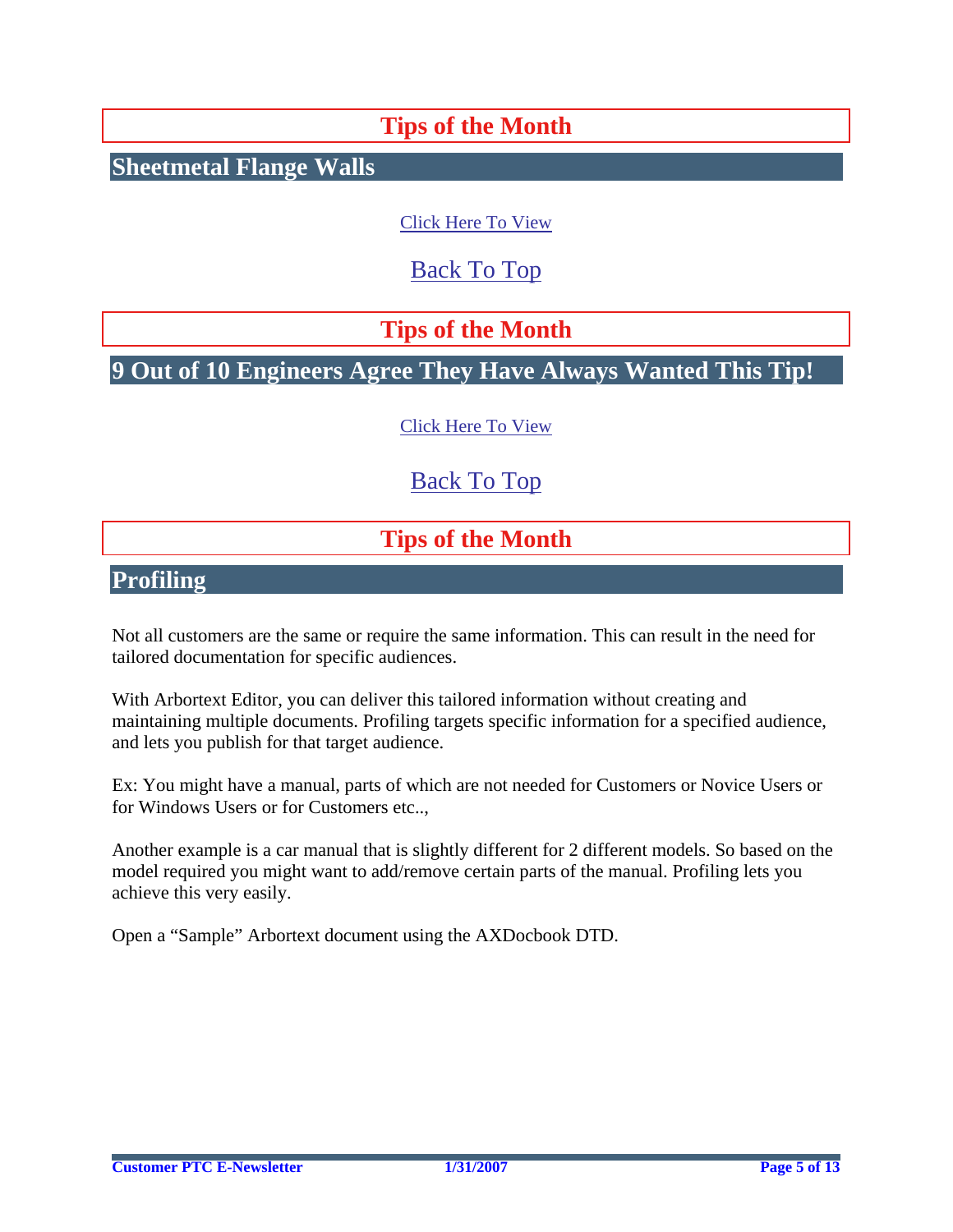| $\begin{array}{c} \n\mathbb{C} \quad \mathbb{C} \quad \mathbb{C} \quad \mathbb{C} \quad \mathbb{R} \quad \mathbb{R} \end{array}$ | $\Omega$ , set , and<br><b>New</b> | $\mathbf{r}$                                                  | <b>THE &amp; @ II + Ø 5 A A</b>                                                                                                                                                                                                  | Dee       |
|----------------------------------------------------------------------------------------------------------------------------------|------------------------------------|---------------------------------------------------------------|----------------------------------------------------------------------------------------------------------------------------------------------------------------------------------------------------------------------------------|-----------|
|                                                                                                                                  |                                    |                                                               |                                                                                                                                                                                                                                  |           |
|                                                                                                                                  |                                    |                                                               |                                                                                                                                                                                                                                  |           |
|                                                                                                                                  |                                    |                                                               |                                                                                                                                                                                                                                  |           |
|                                                                                                                                  |                                    |                                                               |                                                                                                                                                                                                                                  |           |
|                                                                                                                                  |                                    |                                                               |                                                                                                                                                                                                                                  | $\times$  |
|                                                                                                                                  | Document Type:                     |                                                               |                                                                                                                                                                                                                                  |           |
|                                                                                                                                  |                                    |                                                               |                                                                                                                                                                                                                                  | <b>OK</b> |
|                                                                                                                                  |                                    |                                                               |                                                                                                                                                                                                                                  | Browse    |
|                                                                                                                                  |                                    |                                                               |                                                                                                                                                                                                                                  |           |
|                                                                                                                                  |                                    |                                                               |                                                                                                                                                                                                                                  | Cancel    |
|                                                                                                                                  |                                    |                                                               |                                                                                                                                                                                                                                  |           |
|                                                                                                                                  |                                    |                                                               |                                                                                                                                                                                                                                  | Help      |
|                                                                                                                                  |                                    |                                                               |                                                                                                                                                                                                                                  |           |
|                                                                                                                                  |                                    |                                                               |                                                                                                                                                                                                                                  |           |
|                                                                                                                                  |                                    |                                                               |                                                                                                                                                                                                                                  |           |
|                                                                                                                                  |                                    |                                                               |                                                                                                                                                                                                                                  | Add       |
|                                                                                                                                  |                                    |                                                               |                                                                                                                                                                                                                                  |           |
|                                                                                                                                  |                                    |                                                               |                                                                                                                                                                                                                                  | Delete    |
|                                                                                                                                  |                                    | Article<br><b>Book</b><br>DITA Topic<br>DITA Task<br>DITA Map | Arbortext XML DocBook V4.0<br>Arbortext Simplified XML DocBook Article<br>Arbortext Very Simple XML DocBook Article<br><b>Arbortext Catalog</b><br>DITA Concept<br><b>DITA Reference</b><br><b>DITA Ditabase</b><br>DocBook V4.0 | な         |

Make sure your editor is open with 2 panes as shown below.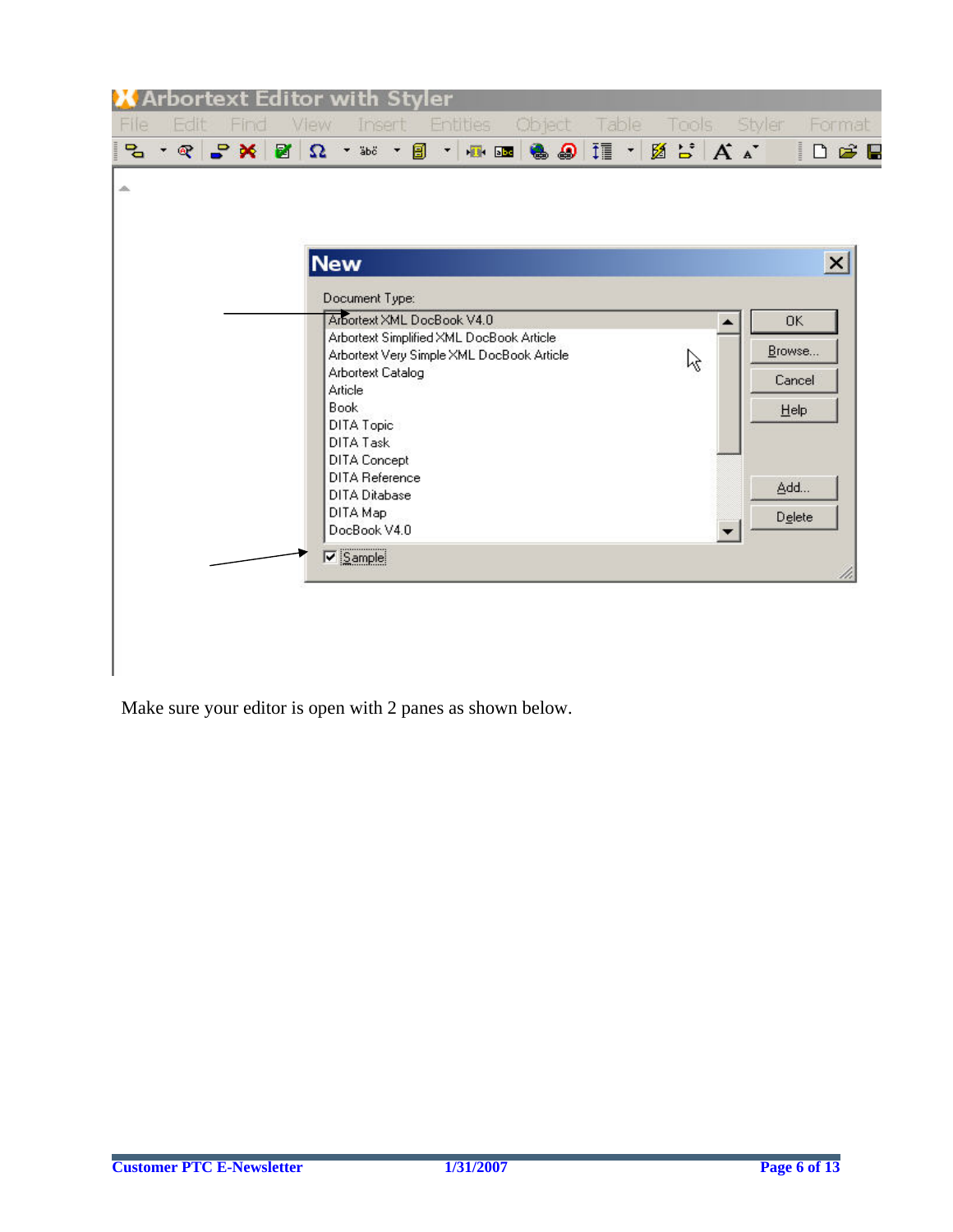

# FIGURE - 1

|    | <b>Technique – Profiling</b>     |                                                                        |
|----|----------------------------------|------------------------------------------------------------------------|
|    | $\#$ Picks                       | <b>Comments</b>                                                        |
| 1. | Objectives                       |                                                                        |
|    | • apply profiles to<br>elements. |                                                                        |
|    | • view a profiled                |                                                                        |
|    | document.                        |                                                                        |
|    |                                  |                                                                        |
| 2. | Make sure your Editor            | This will select the whole chapter and we will apply a profile to this |
|    | screen is split in 2             | chapter.                                                               |
|    | panes. One for                   |                                                                        |
|    | Document Map and                 |                                                                        |
|    | the other for editing.           |                                                                        |
|    | Locate the chapter               |                                                                        |
|    | titled "Epic Editor"             |                                                                        |
|    | Environment" in the              |                                                                        |
|    | Table of contents and            |                                                                        |
|    | double click it.                 |                                                                        |
|    | This will take the               |                                                                        |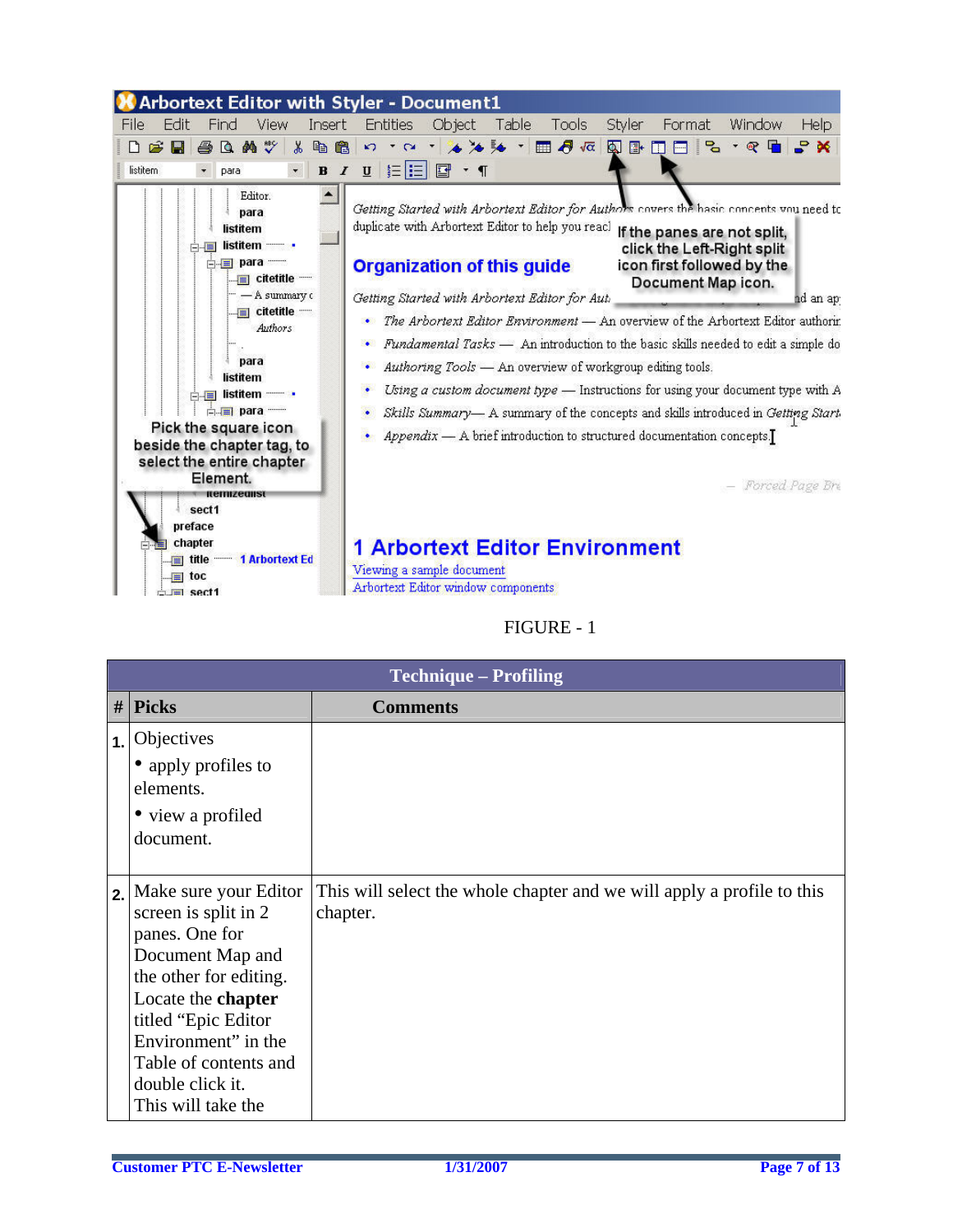|    | <b>Technique - Profiling</b>                                                                                                                                                                                                                                           |                                                                                                                                                                                                                                                                                                                                                                                                                                                                                                                                                                                                                                                                                                                                                                                                                                                                                                                                                                                                                                                                                                                                                                                                                                                                                                                                                                                                                                                                                                                                                                                                       |
|----|------------------------------------------------------------------------------------------------------------------------------------------------------------------------------------------------------------------------------------------------------------------------|-------------------------------------------------------------------------------------------------------------------------------------------------------------------------------------------------------------------------------------------------------------------------------------------------------------------------------------------------------------------------------------------------------------------------------------------------------------------------------------------------------------------------------------------------------------------------------------------------------------------------------------------------------------------------------------------------------------------------------------------------------------------------------------------------------------------------------------------------------------------------------------------------------------------------------------------------------------------------------------------------------------------------------------------------------------------------------------------------------------------------------------------------------------------------------------------------------------------------------------------------------------------------------------------------------------------------------------------------------------------------------------------------------------------------------------------------------------------------------------------------------------------------------------------------------------------------------------------------------|
| #  | <b>Picks</b>                                                                                                                                                                                                                                                           | <b>Comments</b>                                                                                                                                                                                                                                                                                                                                                                                                                                                                                                                                                                                                                                                                                                                                                                                                                                                                                                                                                                                                                                                                                                                                                                                                                                                                                                                                                                                                                                                                                                                                                                                       |
|    | cursor to the chapter.<br>Click the chapter<br>square icon in the Left<br>Pane (Fig 1)                                                                                                                                                                                 |                                                                                                                                                                                                                                                                                                                                                                                                                                                                                                                                                                                                                                                                                                                                                                                                                                                                                                                                                                                                                                                                                                                                                                                                                                                                                                                                                                                                                                                                                                                                                                                                       |
| 3. | Click on the Apply<br><b>Profiles</b> $\blacksquare$ toolbar<br>button                                                                                                                                                                                                 | $\Box$ $\equiv$ para<br>Skills Summary- A summary of the concepts and skills introduced in Getti<br>E citetitle<br>Appendix - A brief introduction to structured documentation concepts.<br>- A brief intro<br><b>Apply Profiles</b><br>$\times$<br>para<br>listitem<br>Select the Profiles to apply to the Chapter element by choosing from<br>rced 1<br>itemizedlist<br>the options below.<br>sect1<br><b>⊞-□□</b> Operating System<br>preface<br><b>E D</b> User Level<br>i chapter<br><b>Arbor</b><br><b>E</b> D Output Type<br><b>1 Arbortext Ed</b><br>$\equiv$ title<br>Tewing a sam<br>$\equiv$ toc<br><b>E- E</b> Security Level<br>Arbortext Edit<br>$\Box \equiv$ sect1<br>Employee<br>Menus and<br>title 1.1 Viewin<br><b>DE</b> Customer<br>The Edit pa<br>$\blacksquare$ para<br>⊟ indexterm<br>Document<br><b>E</b> primary<br>The status <b>1</b><br>secondary<br>ursors<br>xpanding <u>an</u> d<br>indexterm<br>Moving eleme<br>imdexterm<br>Deleting eleme<br><b>I</b> primary<br>Generated text<br>secondary<br>Help<br>indexterm<br>Element: chapter<br>1.1 Viewi<br>The Arbortext Editor us<br>Mode:<br>standard windows conv<br>C Apply Profile Group<br>Indextern: Viewing,<br>Apply Individual Profiles<br>er inter:<br>provide an overview of<br>sections provid<br>ic to Ar<br>specific to Arbortext Ed<br><b>OK</b><br>Close<br>Apply<br>Help<br>рага<br><b>Fig. procedure</b><br>To open a s<br>। title<br>— To open<br>1) [Indextern: Documents, opening] Choose File-New to open the New dialog box.<br>step<br>D<br>▼<br>$\blacktriangleright$<br>$\blacktriangleleft$ |
| 4. | In the Apply Profiles<br>dialog box, click on<br>the <b>Plus Sign</b> icon to<br>the<br>left of the word<br><b>Security Level to</b><br>expand that category.<br>Click on the<br><b>Employee</b> profile box<br>to place a checkmark<br>in it and<br>then click on OK. | We are saying that this chapter is for Employees only and not for<br>Customers.<br>So, after applying a profile, if we compose/Publish the document for<br>Customers, the selected chapter will not be in the final output.                                                                                                                                                                                                                                                                                                                                                                                                                                                                                                                                                                                                                                                                                                                                                                                                                                                                                                                                                                                                                                                                                                                                                                                                                                                                                                                                                                           |
|    | This will add an<br>attribute value to the                                                                                                                                                                                                                             |                                                                                                                                                                                                                                                                                                                                                                                                                                                                                                                                                                                                                                                                                                                                                                                                                                                                                                                                                                                                                                                                                                                                                                                                                                                                                                                                                                                                                                                                                                                                                                                                       |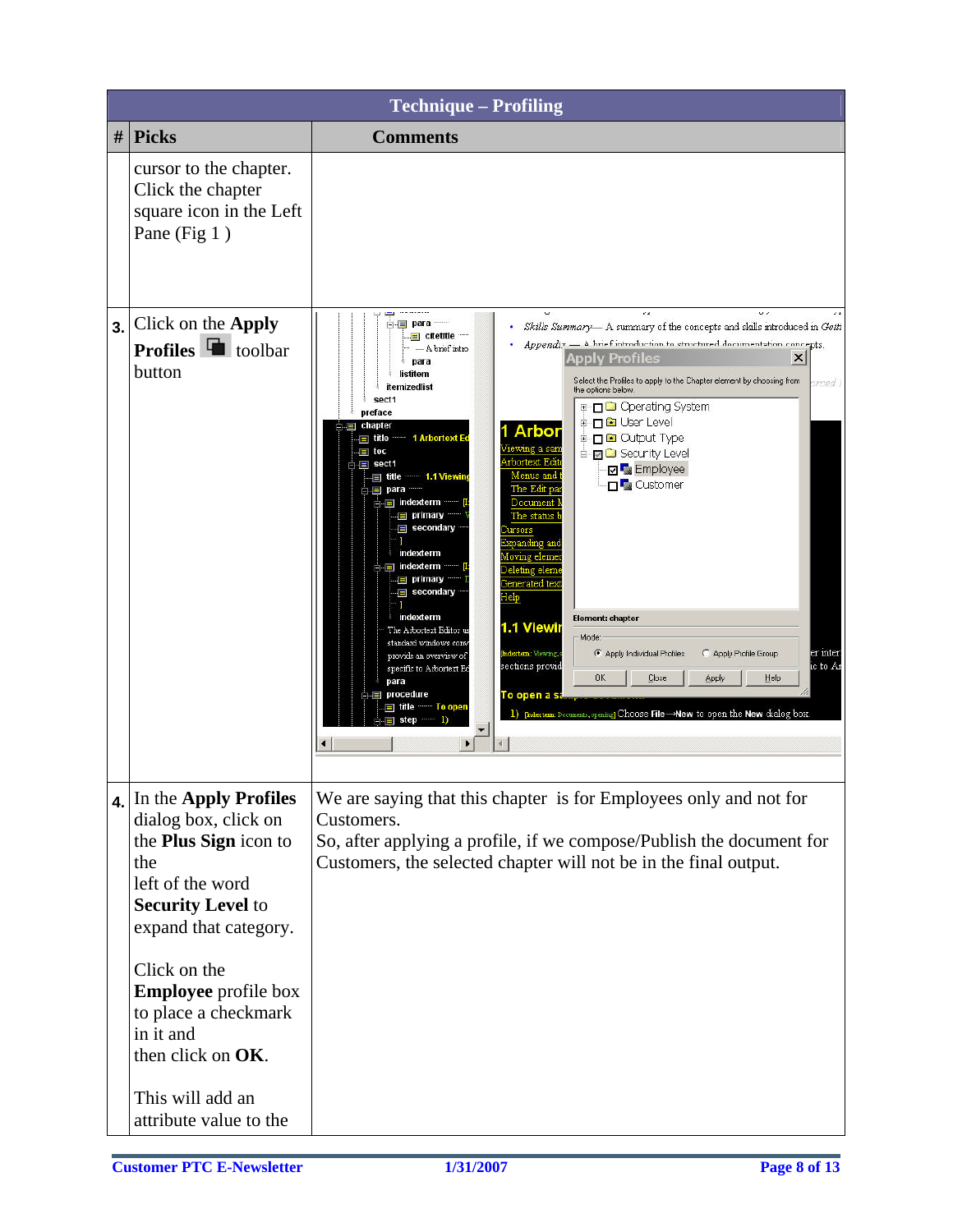|    | <b>Technique - Profiling</b>                                                                                                                         |                                                                                                                                                                                                                                                              |
|----|------------------------------------------------------------------------------------------------------------------------------------------------------|--------------------------------------------------------------------------------------------------------------------------------------------------------------------------------------------------------------------------------------------------------------|
|    | $\#$ Picks                                                                                                                                           | <b>Comments</b>                                                                                                                                                                                                                                              |
|    | chapter element called<br>Security=Employee.                                                                                                         |                                                                                                                                                                                                                                                              |
| 5. | Select<br>$Edit \rightarrow$ Profiles $\rightarrow$ View<br><b>Profiled Document</b>                                                                 |                                                                                                                                                                                                                                                              |
|    | In the Set Profiles<br>dialog box, click on<br>the plus sign icon to<br>expand the Security<br>Level category.                                       |                                                                                                                                                                                                                                                              |
|    | Click on the<br><b>Customer</b> profile box<br>to place a checkmark<br>in it and then click on<br>OK.                                                |                                                                                                                                                                                                                                                              |
| 6. | <b>The Profiled Preview</b><br><b>Window</b> appears<br>onscreen. All of the<br>elements marked<br><b>Security=Employee</b><br>are not shown in this | The Table of Contents will also reflect the new chapter numbering<br>automatically. The previously $2nd$ chapter now becomes the first<br>chapter.<br>You can change the profiling options to suit the Customer demo. The<br>ones seen are the default ones. |
|    | view.<br>You can try applying<br>other profiles that<br>are available to test<br>you technique!!                                                     |                                                                                                                                                                                                                                                              |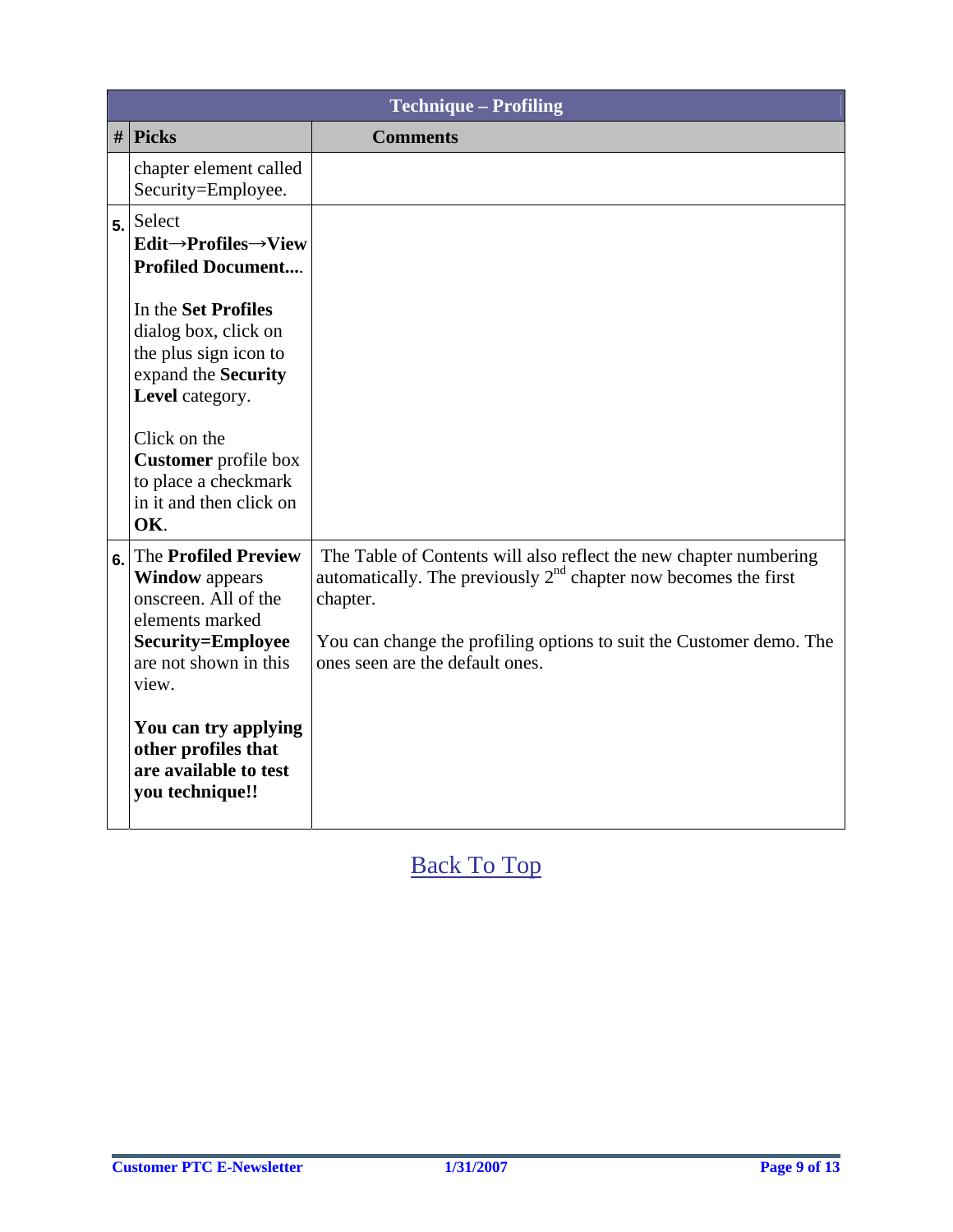# **Announcements**

# <span id="page-9-0"></span>Educational Resource Library

Learn things you always wanted to do - but didn't know you could.

This one stop educational resource library will help you learn more about PTC Solutions and provide you with technical materials developed by the product experts to help you become more productive.

Get tutorials, how-to videos and expert advice for:

- **Pro/ENGINEER** 
	- **EXECONCEPT** Conceptual and Industrial Design
	- **•** Detailed Design
	- **Simulation/Analysis**
	- Production
	- **Design Collaboration**
- Windchill PDMLink
- Windchill ProjectLink
- Pro/INTRALINK
- PTC Online Tools

Check out the [Educational Resource Library](http://www.ptc.com/community/proewf/newtools/tutorials.htm) today.

### PTC Tips & Techniques Newsletter Archives

Miss an issue! Can't find that awesome technique you read about? Fear not, you can click on the link below and go through our Customer PTC E-Newsletter archives.

## [Click Here To Access](http://www.ptc.com/carezone/archive/index.htm)

It's better than finding the Covenant of the Ark!

## PTC Tips & Techniques Webcasts: Work Smarter. Not Harder.

Click below to see regularly scheduled Tips & Techniques technical Webcasts that are designed to provide you with the most popular time-saving tricks that Pro/ENGINEER users of all skill levels will find useful. Get more out of your maintenance dollars!

Tips & Techniques: Work Smarter Not Harder!

## **E-PROFILES IS HERE!!**

We have been eagerly anticipating the debut of the new electronic version of Profiles Magazine and now it is here! This new web site will supplement the print edition of the magazine and will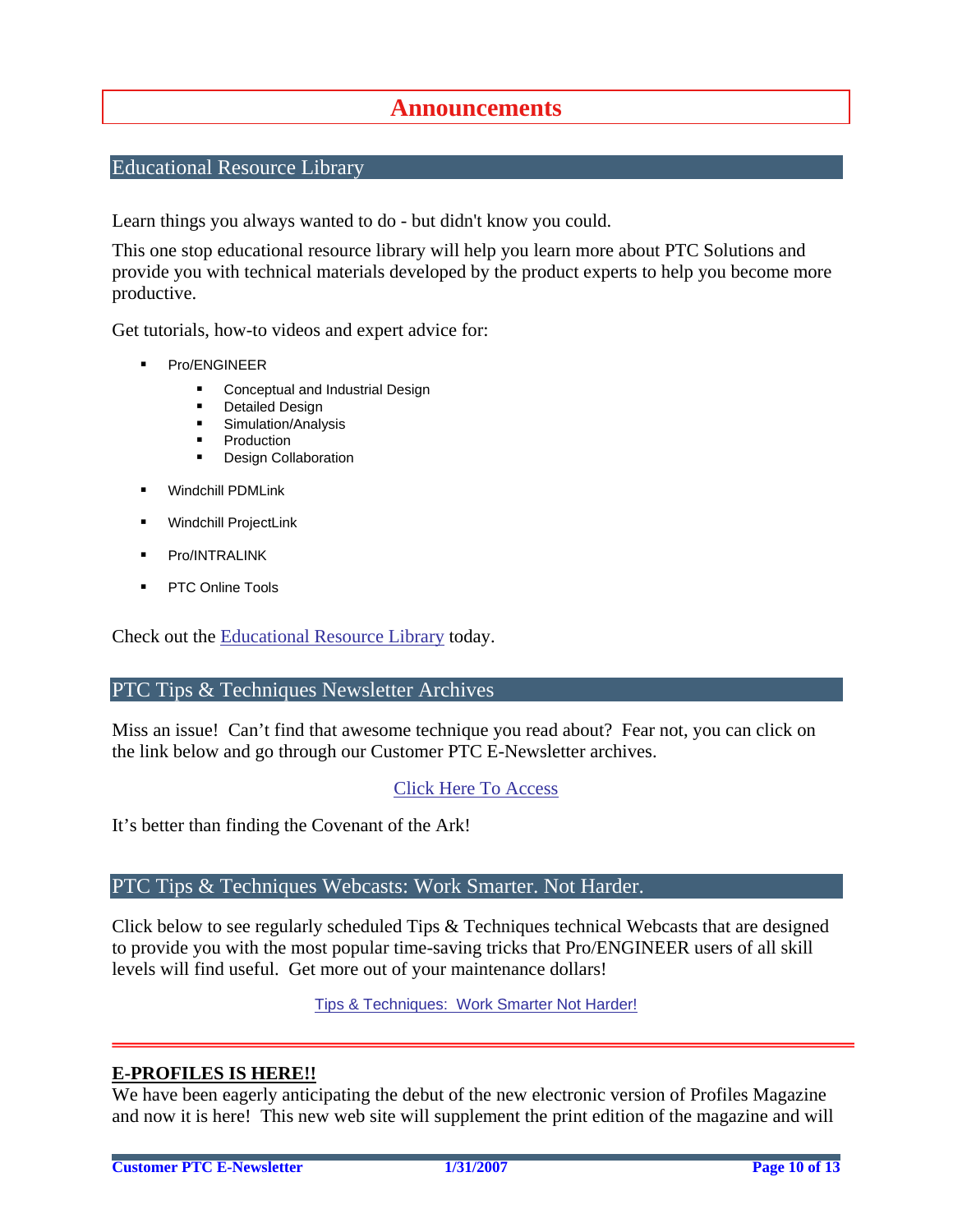provide new useful features not feasible with paper media. e-Profiles will provide you with 24x7, worldwide access to key information previously available exclusively in the print version. "Tips & Tricks," a popular feature pioneered by Pro/USER, has also moved to the web and will be expanded as the site matures.

Please take a few minutes to check out this new web site. We don't think you will be disappointed.

<http://profilesmagazine.com/>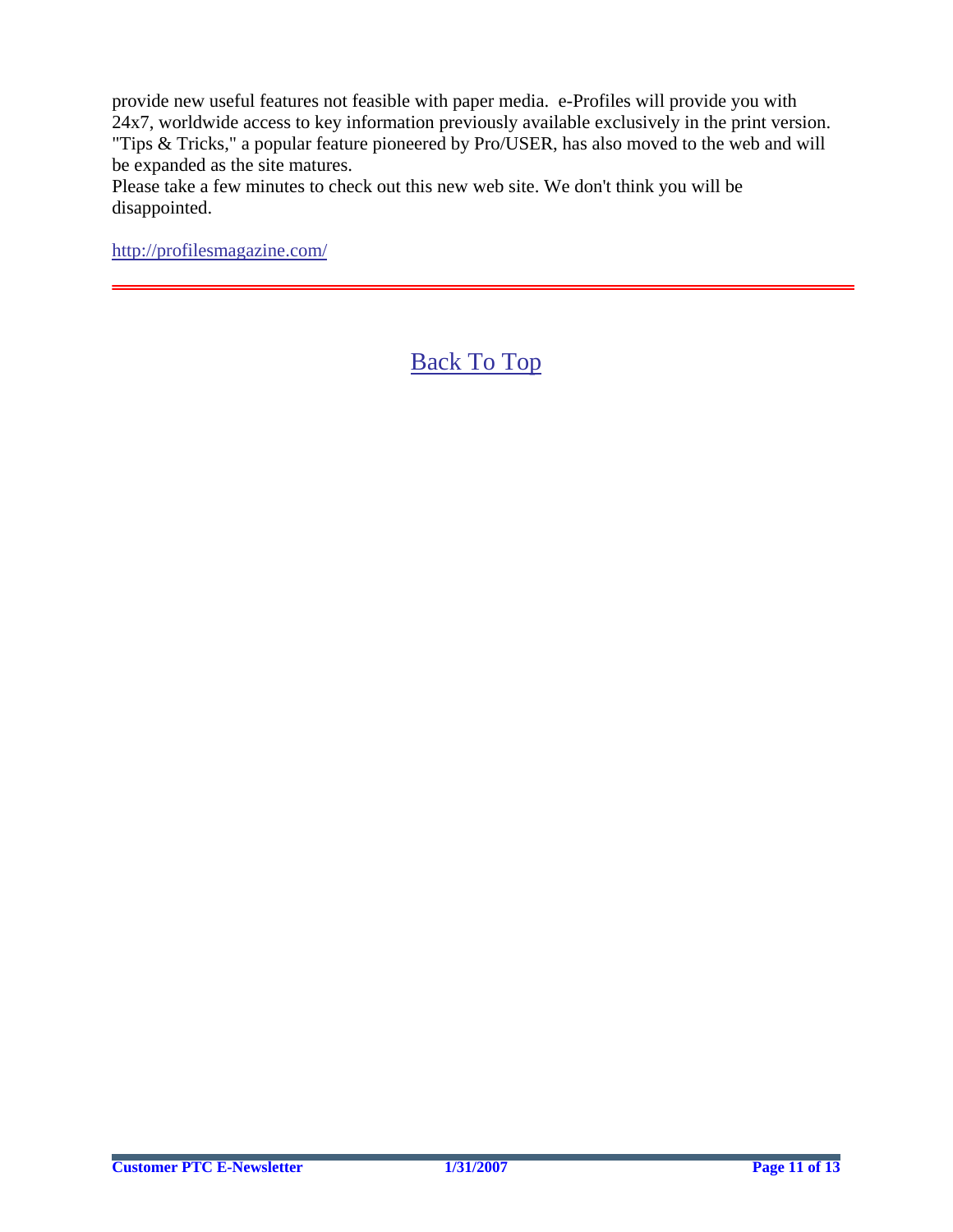# **Upcoming Events & Training Class Schedules**

<span id="page-11-0"></span>

| Upcoming, 2007   | Your local Pro/Engineer User Groups<br>http://www.ptcuser.org/rugs/                   |
|------------------|---------------------------------------------------------------------------------------|
| June 3 - 6, 2007 | Tampa, Florida<br><b>PTC/USER International Conference</b><br>http://www.ptcuser.org/ |

### Events

Our seminars and conferences seek to provide you with relevant information regarding product development trends in your industry as well as innovative software learning experiences. Think of them as a constructive day off where you can share experiences and swap ideas with your peers.

If you can't manage to get away, we'll bring it to you. Check back often for regularly scheduled live webcast events.

# [You're Invited to Attend…](http://www.ptc.com/company/news/events/index.htm)

Please visit the [PTC Education Services](http://www.ptc.com/services/edserv/) website for the latest training information including course descriptions, schedules, locations, and pricing.

• Attend a course at any PTC Center and receive a free copy of Pro/ENGINEER Wildfire Student Edition!

<http://www.ptc.com/services/edserv/index.htm>

## Live Instructor-Lead Virtual PTC Training Courses

Virtual Classrooms provide interactive learning with a trained PTC instructor in convenient and manageable sessions that last approximately 4 hours over a series of days. It's easy to join a class right from your desk using a phone or voice-over IP technology.

Sessions are performed just like a traditional ILT (including interactive exercises where you and the instructor can work on lab exercises together) and feature some of our most popular ILT courses. These sessions cover the exact same material as the traditional ILT in-center courses. Also look for some of our most frequently requested mini-topics delivered in the same format that are only an hour - two hours in duration.

If you have any questions about these sessions or would like to see getting other courses, not on this list, on the schedule please feel free to contact me for more details. They are a great way to bring training to you without you having to worry about location or being out from work for long stretches.